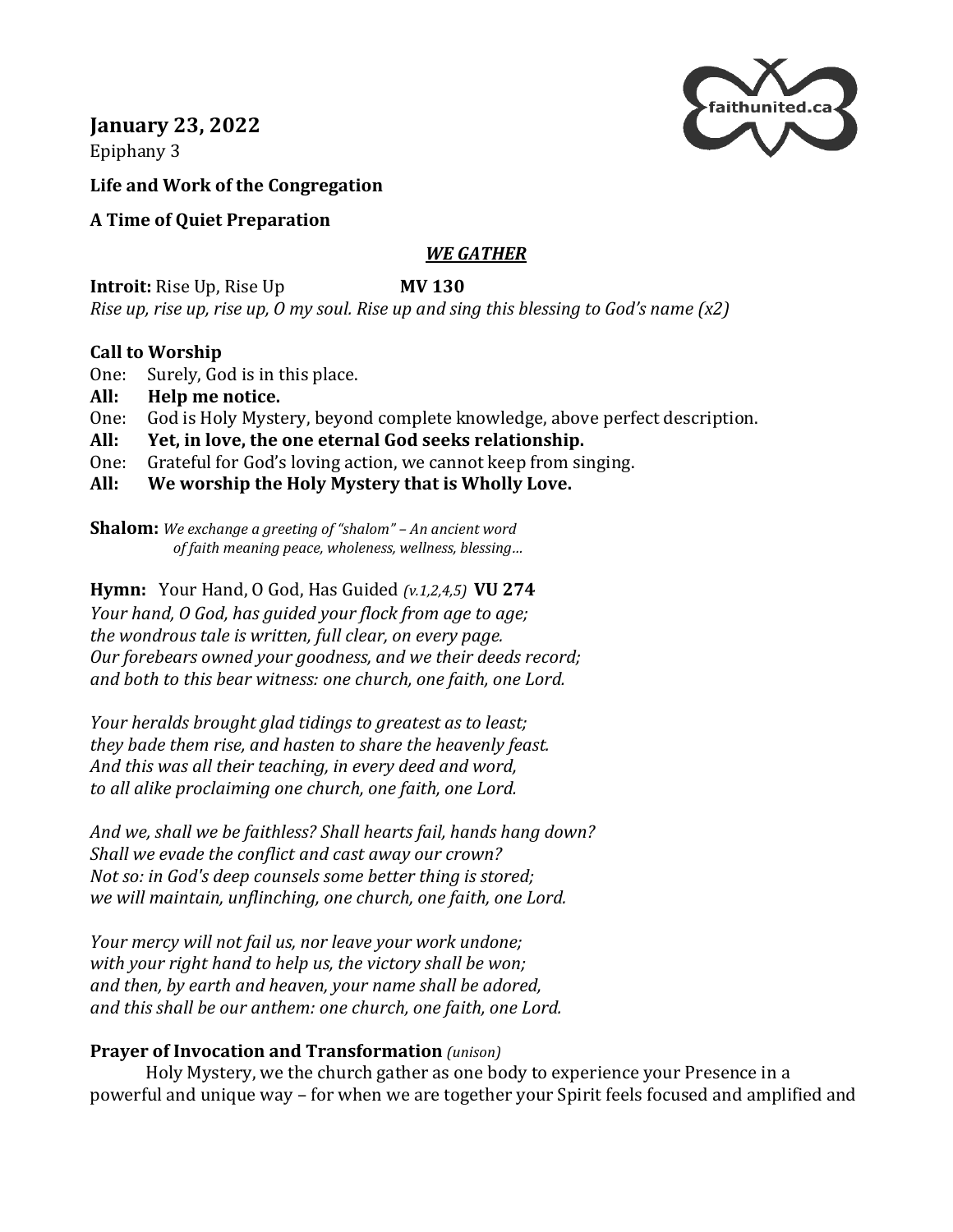our hearts and minds are moved to celebrate. Through word, prayer, music, and community may we know your will and your way as we sing your song of faith.

Standing in your light, hearts broken open, acknowledging our humanness, seeking transformation, savouring your Holy Presence, we pray…

*(a moment of contemplation)*

One: God hears, forgives, makes whole, renews, and loves. Breathe deeply of God's shalom, and be God's.

## **Hymn:** Shout to the North

*Men of faith rise up and sing of the great and glorious King. You are strong when you feel weak, in your brokenness complete.*

> *Shout to the north and the south. Sing to the east and the west. Jesus is Saviour to all. Lord of heaven and earth.*

*Rise up women of the truth, stand and sing to broken hearts. Who can know the healing power of our awesome King of love.*

*Rise up church with broken wings, fill this place with songs again. Of our God who reigns on high by his grace again we'll fly.*

## **Kids Time**

### *WE LISTEN FOR GOD'S WORD*

### **Scripture Reading** – 1 Corinthians 12:12-31a

12 For just as the body is one and has many members, and all the members of the body, though many, are one body, so it is with Christ. 13 For in the one Spirit we were all baptized into one body—Jews or Greeks, slaves or free—and we were all made to drink of one Spirit.

14 Indeed, the body does not consist of one member but of many. 15 If the foot would say, "Because I am not a hand, I do not belong to the body," that would not make it any less a part of the body. 16 And if the ear would say, "Because I am not an eye, I do not belong to the body," that would not make it any less a part of the body. 17 If the whole body were an eye, where would the hearing be? If the whole body were hearing, where would the sense of smell be? 18 But as it is, God arranged the members in the body, each one of them, as he chose. 19 If all were a single member, where would the body be? 20 As it is, there are many members, yet one body. 21 The eye cannot say to the hand, "I have no need of you," nor again the head to the feet, "I have no need of you." 22 On the contrary, the members of the body that seem to be weaker are indispensable, 23 and those members of the body that we think less honorable we clothe with greater honor, and our less respectable members are treated with greater respect; 24 whereas our more respectable members do not need this. But God has so arranged the body, giving the greater honor to the inferior member, 25 that there may be no dissension within the body, but the members may have the same care for one another. 26 If one member suffers, all suffer together with it; if one member is honored, all rejoice together with it.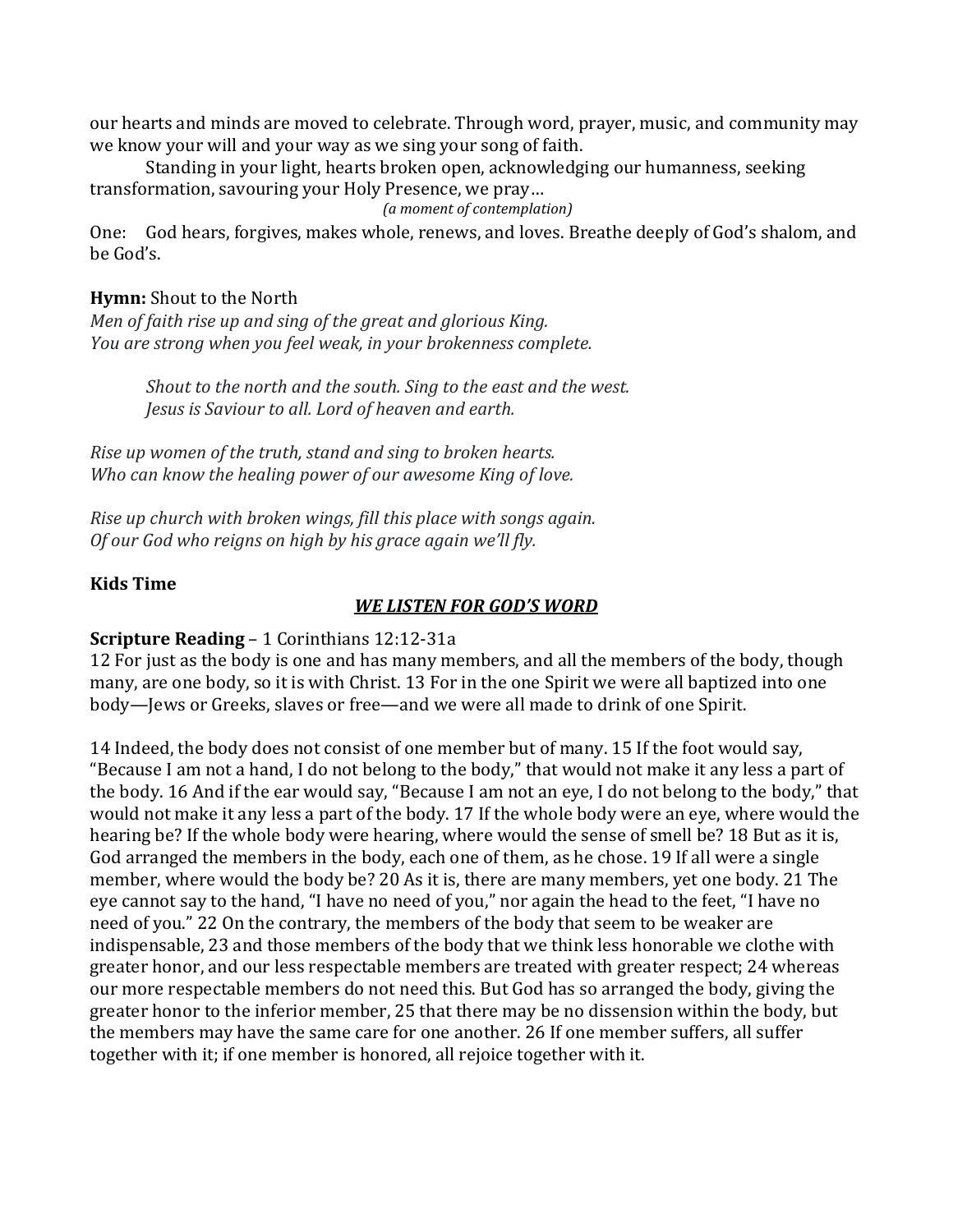27 Now you are the body of Christ and individually members of it. 28 And God has appointed in the church first apostles, second prophets, third teachers; then deeds of power, then gifts of healing, forms of assistance, forms of leadership, various kinds of tongues. 29 Are all apostles? Are all prophets? Are all teachers? Do all work miracles? 30 Do all possess gifts of healing? Do all speak in tongues? Do all interpret? 31 But strive for the greater gifts.

## **Music Ministry**

**Message**: One Body

# *WE RESPOND*

**Hymn:** We Are One (*v.1,2,4*) **VU 402** 

*We are one as we come, as we come, joyful to be here, in the praise on our lips there's a sense that God is near. We are one as we sing, as we seek, we are found; and we come needful of God's grace as we meet, together in this place.*

*We are one as we share, as we share brokenness and fear, in the touch of a hand there's a sense that God is here. We are one as we care, as we heal, we are healed; and we share warmth in God's embrace as we pray together in this place.*

*We are one as we hear, as we hear, heart and hand unite; in the word we receive there's a sense that God is light. We are one as we leave, as we love, we are loved; and we seek justice in God's ways as we move together from this place.*

### **Prayer** *(w/Lord's Prayer)*

### **Offering**

Our gifts, O God, come in all shapes and sizes, in money, time, and talents, and we offer it all in faith. Be near to us, and help us see your presence in the ministries we share and the lives we lead. Amen.

**Hymn:** The Church's One Foundation **VU 331** *The church's one foundation is Jesus Christ our Lord; we are his new creation by water and the Word; from heaven he came and sought us that we might ever be his living servant people, by his own death set free.*

*Called forth from every nation, yet one o'er all the earth; one charter of salvation: one Lord, one faith, one birth. One holy name professing and at one table fed, to one hope always pressing, by Christ's own Spirit led.*

*Though with a scornful wonder the world sees us oppressed,*